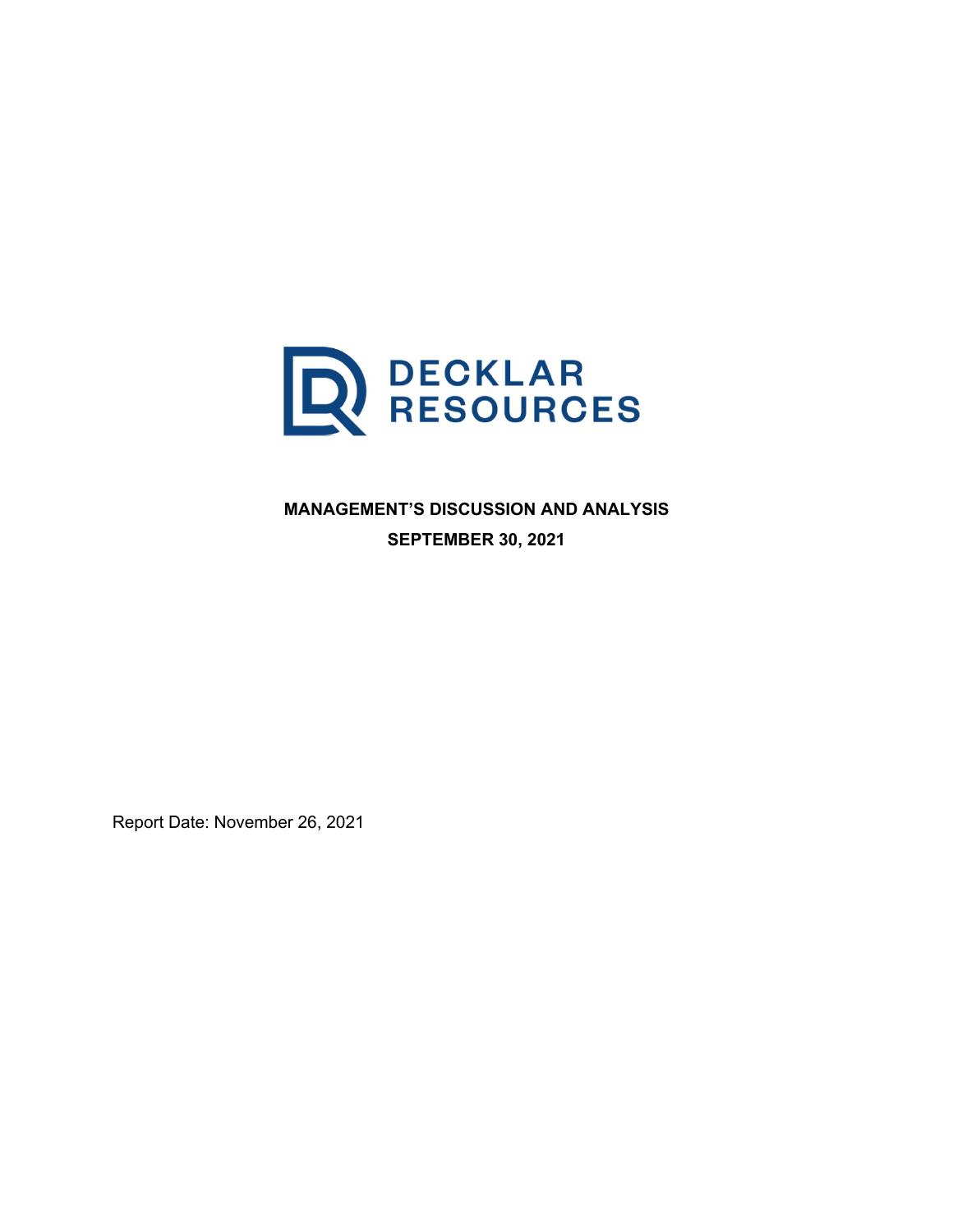

# **MANAGEMENT'S DISCUSSION AND ANALYSIS**

#### **FOR THE THREE AND NINE MONTHS ENDED SEPTEMBER 30, 2021 AND 2020**

The following discussion of the operating results and financial position of Decklar Resources Inc. (the "Company" or "Decklar"), formerly Asian Mineral Resources Limited, should be read in conjunction with the Company's condensed consolidated interim financial statements and related notes for the three and nine months ended September 30, 2021 and 2020, and its audited consolidated financial statements for the years ended December 31, 2020 and 2019, which were prepared in accordance with International Financial Reporting Standards (IFRS) by management and are available on the System for Electronic Document Analysis and Retrieval (SEDAR) at www.sedar.com. All amounts are in Canadian dollars (CAD) unless otherwise stated. References to the "Company", "Decklar", "we", "our" and "us" means Decklar Resources Inc., its predecessors and consolidated subsidiaries, or any one or more of them as the context requires.

This management's discussion and analysis ("**MD&A**") has been prepared as of November 26, 2021, with reference to National Instrument 51-102 "Continuous Disclosure Obligations" of the Canadian Securities Administrators.

### **Forward-Looking Information**

This MD&A contains "forward-looking information," which may include, but is not limited to, statements with respect to the future financial or operating performance of the Company, its projects, future oil prices, estimates of oil reserves and future net revenues, the realization of petroleum reserve and resource estimates, supply and demand for petroleum, the timing and amount of estimated future production, revenues, margins, costs of production, estimates of initial capital, sustaining capital, operating, and exploration expenditures, costs and timing of the development of reserves, projections of market prices and costs, costs and timing of future exploration, requirements for additional capital, foreign exchange risks, governmental regulation of petroleum operations and exploration operations, timing and receipt of approvals, consents and permits under applicable petroleum legislation, environmental risks, title disputes, or claims, limitations of insurance coverage and regulatory matters. Often, but not always, forward-looking statements can be identified by the use of words such as "plans", "expects", "is expected", "budget", "scheduled", "estimates", "forecasts", "intends", "targets", "aims", "anticipates" or "believes" or variations (including negative variations) of such words and phrases, or may be identified by statements to the effect that certain actions, events or results "may", "could", "would", "should", "might" or "will" be taken, occur or be achieved.

Forward-looking statements involve known and unknown risks, uncertainties and a variety of material factors, many of which are beyond the Company's control which may cause the actual results, performance or achievements of Decklar, its subsidiaries and affiliated companies to be materially different from any future results, performance or achievements expressed or implied by the forward-looking statements. There can be no assurance that the Company will obtain licenses or other approvals when needed, or at all, or that further exploration of the Oza Oil Field will lead to additional commercial discoveries or, if there are commercial discoveries, that the Company will be able to realize such resources as intended. Readers are cautioned that forward-looking statements may not be appropriate for other purposes than outlined in this document. Such factors include, among others, future oil and gas prices; general business, economic, competitive, political and social uncertainties; the actual results of current exploration and development activities; conclusions of economic evaluations and studies; fluctuations in the value of the United States dollar (USD) and Canadian dollar relative to the local currencies in the jurisdictions of the Company's key projects; changes in project parameters as plans continue to be refined; possible variations of petroleum grade or projected recovery rates; accidents, labour disputes or slow-downs and other risks of the oil and gas industry; climatic conditions; political instability; labour force availability and turnover; delays in obtaining financing or governmental approvals or in the completion of exploration and development activities; as well as those factors referred to in the section entitled "Risks and Uncertainties" section of the MD&A. The reader is also cautioned that the foregoing list of factors is not exhaustive of the factors that may affect the Company's forward-looking statements.

Although the Company has attempted to identify important factors that could cause actual actions, events or results to differ materially from those described in forward-looking statements, there may be other factors that cause actions, events or results to differ from those anticipated, estimated or intended. Forward-looking statements contained herein are made as of the date of this document and, except as required by applicable law, the Company disclaims any obligation to update any forward-looking statements, whether as a result of new information, future events or results or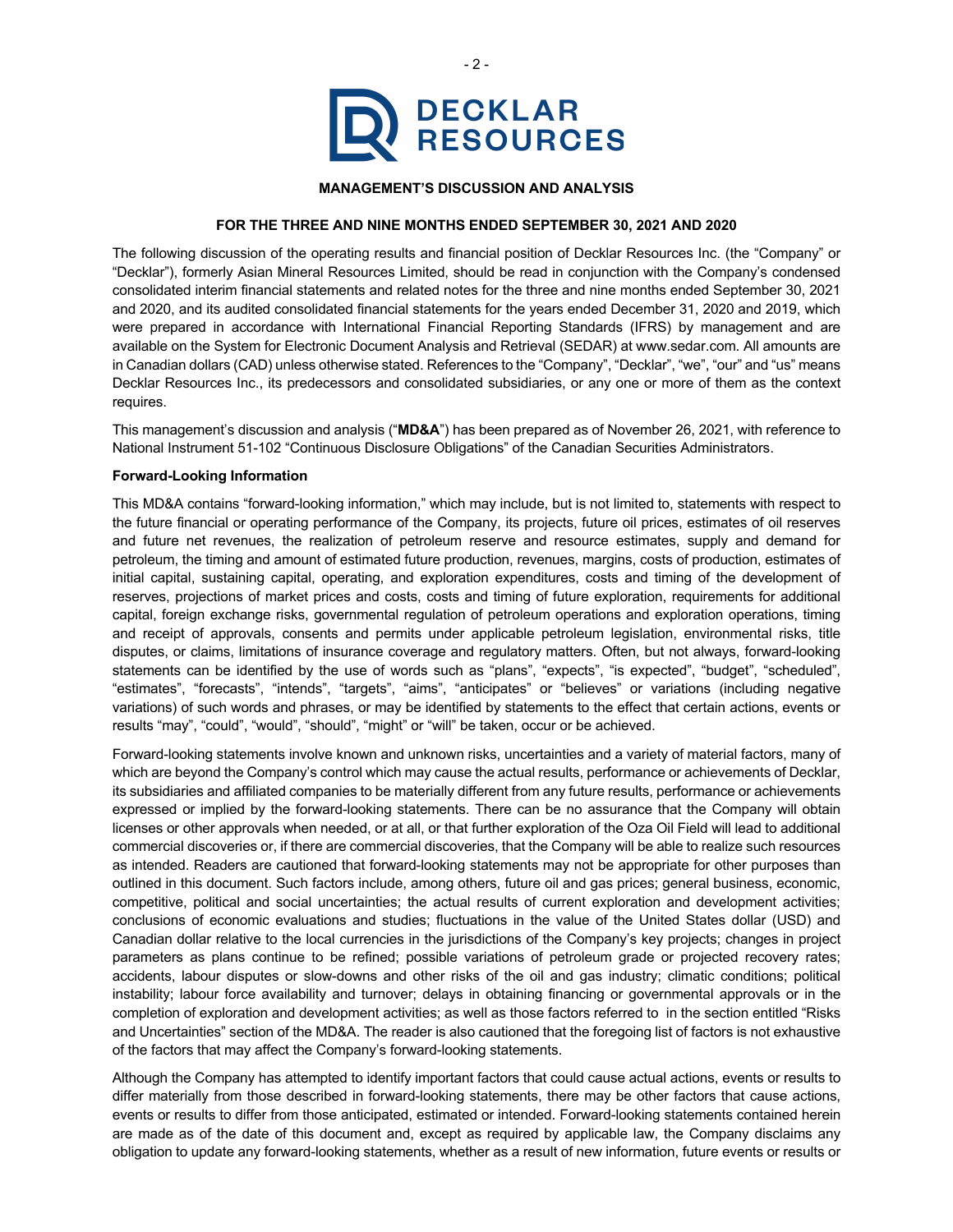otherwise. There can be no assurance that forward-looking statements will prove to be accurate, as actual results and future events could differ materially from those anticipated in such statements. Accordingly, readers should not place undue reliance on forward-looking statements.

In addition, please note that statements relating to "reserves" or "resources" are deemed to be forward-looking information as they involve the implied assessment, based on certain estimates and assumptions, that, the resources and reserves described can be profitably produced in the future.

# **Business**

The Company was originally incorporated pursuant to the New Zealand Companies Act 1993. Effective December 31, 2004, it was continued as a British Columbia corporation under the British Columbia Business Corporations Act (BCBCA).

In July 2020, the Company closed its acquisition of Nigeria-based Decklar Petroleum Limited ("DPL"). DPL has a Risk Service Agreement ("RSA") with Millenium Oil and Gas Company Limited ("Millenium") on the Oza Oil Field. The Oza Oil Field is located onshore in the northern part of Oil Mining License 11 ("OML 11") in the Eastern Niger Delta of Nigeria. The concession covers a 20 square kilometre area carved out of OML 11 in 2003 as part of the Nigerian Government's Marginal Field Development Program. It is surrounded by other producing fields. Millenium has made significant investments in the Oza Oil Field, including acquisition and installation of production and transport infrastructure, pipelines, a metering system, and a production facility. Additional critical infrastructure is in place, including export pipeline access tied into the Trans Niger Pipeline, which flows from the southern part of OML 11 to the Bonny Export Terminal, the largest terminal on the African continent. In exchange for technical and financial support, Decklar will be entitled to an 80% economic interest (pre-cost recovery) in the Oza Oil Field, which reduces on a sliding scale, after cost recovery, to 40% once cumulative production exceeds 10 million barrels of oil. The DPL acquisition was fundamental to Decklar's entry into oil and gas exploration.

# **Q3 2021 Interim MD&A – Quarterly Highlights**

# **Oza-1 Well Re-Entry and Testing and Completion**

Operations to re-enter, test and complete the Oza-1 well moved forward throughout the quarter. Activities included pulling the existing tubing and the 5 ½ inch casing that was inside the 9 ⅝ inch casing. The 9 ⅝ inch casing was scraped and circulated clean. A cement bond log was run to confirm the integrity of the wellbore and the cement behind the casing. Cased hole reservoir logs were completed and analyzed and confirmed the characteristics of the zones targeted for testing. Surface testing facilities and equipment were installed and testing of the L2.6 zone commenced in mid-August immediately following perforating and running the testing string. Test results from the L2.6 sand yielded 2,463 barrels of oil per day ("bopd"). The Company then tested the remaining two targeted sands, the L2.4 and the L2.2. During the initial flow testing of the L2.2 sand, the zone produced at a flow rate of 1,361 bopd. The testing of the L2.4 sand yielded a flow rate of 10.3 mmscf per day of natural gas.

In October the Company commenced completion activities at the Oza-1 well. The well was initially configured for production from the L2.6 zone. Logistics and export activities for the Oza-1 well are being finalized, at which point, the well will commence commercial oil production.

# **Asaramatoru Oil Field**

On July 14, 2021, Decklar announced the completion of a Share Purchase Agreement ("SPA") to purchase all of the issued and outstanding shares of Purion Energy Limited ("Purion"). Purion is a Nigerian entity that has entered into a Risk Finance and Technical Services Agreement with Prime Exploration and Production Limited ("Prime") with respect to the 51% equity interest that was awarded to Prime in the Asaramatoru Oil Field. Prime is the operator of the Asaramatoru Oil Field, and Decklar will participate in the continued development of the oil resources in the field. The Asaramatoru Oil Field is located in OML 11, the same block where Decklar is also currently developing the Oza Oil Field. Purion is also seeking to enter into a RFTSA with Suffolk Petroleum ("Suffolk") in respect of Suffolk's 49% interest in the Asaramatoru Oil Field.

The SPA terms are based on the issuance of up to 5,500,000 common shares of Decklar. Purion will be entitled to an initial issuance of 3,750,000 shares. In the event that Purion enters into an RFTSA in respect of the Suffolk interest, an additional 1,750,000 Decklar shares will be issued to the shareholders of Purion

On November 5, 2021, the Company announced that the SPA had closed, and the initial 3,750,000 shares had been issued to Purion.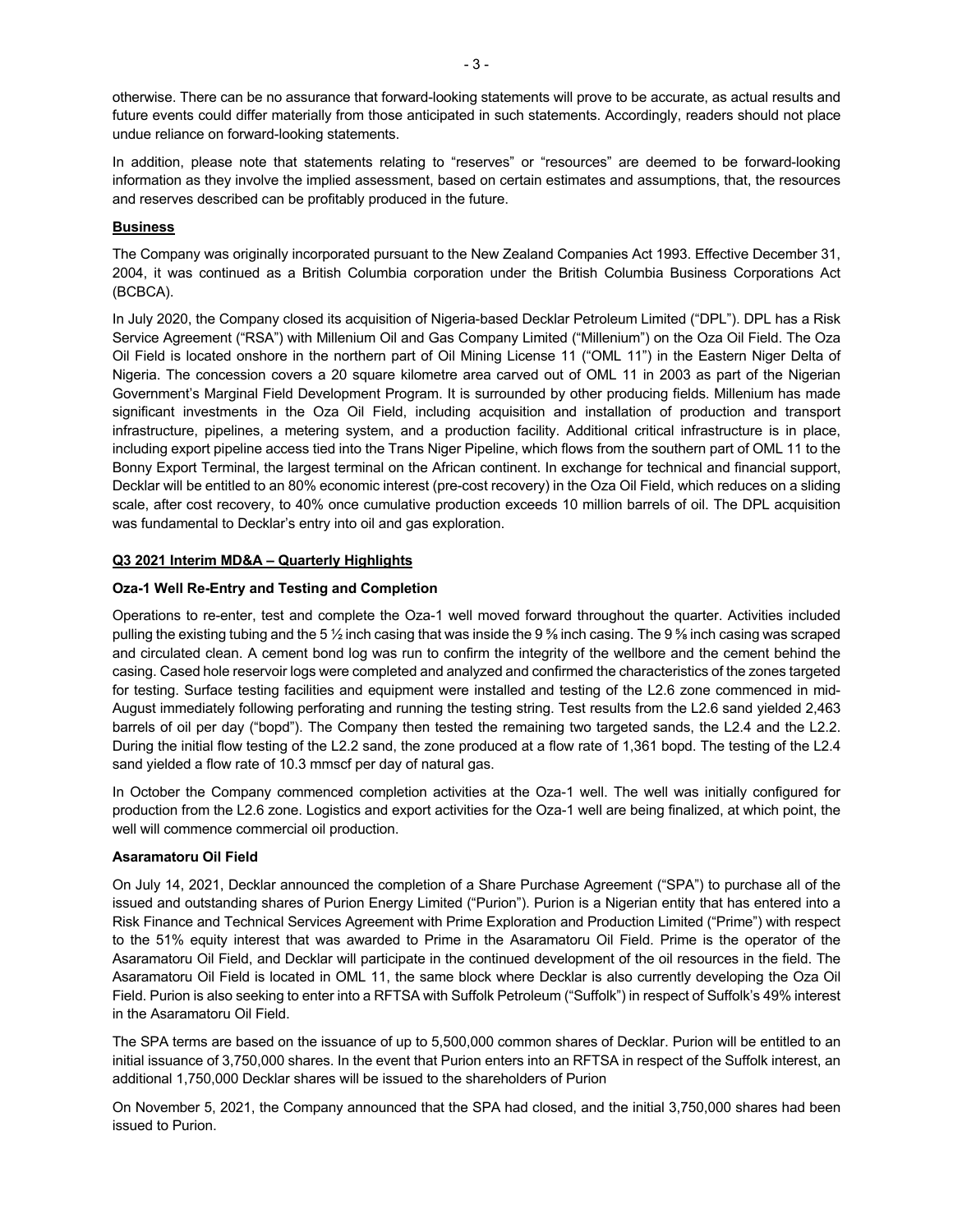Decklar also continues to pursue and advance evaluations and negotiations for additional proven undeveloped oil and gas fields in Nigeria that have significant reserves and near-term production potential.

#### **Private Placements**

On March 8, 2021, the Company announced that it had completed a private placement, issuing 16,865,714 common shares at a price of \$0.28 per share for total gross proceeds of \$4,722,400. All common shares issued pursuant to the placement were subject to a four-month hold. Brokers fees included cash of \$8,400 and 430,000 common shares.

In May 2021, the Company completed an unbrokered unit offering, issuing 10,075,000 units, with each unit consisting of one common share and one-half common share purchase warrant, at a price of \$1.00 per unit for net proceeds of \$9,649,179. Each whole warrant entitles the holder to acquire one common share at a price of \$1.50 per common share for 12 months. All common shares issued pursuant to the offering were subject to a four-month hold. Finders' fees included cash of \$559,200 and 280,000 common share purchase warrants entitling the holder to acquire one common share at a price of \$1.50 per common share for 12 months.

On August 27, 2021, Decklar announced the closing of a financing consisting of 5,000,000 units at a price of \$1.00 per unit. Each unit consists of one common share of Decklar and one-half common share purchase warrant. Each whole warrant will entitle the holder thereof to acquire one common share of the Company at an exercise price of \$1.50 per common share for a period of 12 months from the closing date of the offering. Net proceeds were \$4,951,498, net of share issuance costs of \$112,500.

# **Subsequent Events**

# Letter of Intent – Emohua Field

On October 6, 2021, Decklar announced it was entering into a non-binding Letter of Intent to purchase all of the issued and outstanding shares of Westfield Exploration and Production Limited ("Westfield"), a Nigerian entity that has entered into a RFTSA with Erebiina Energy Resources Limited ("Erebiina") to participate in the Emohua Field in Nigeria, located in OML 22. The Emohua Field, which was recently awarded to Erebiina (60%) and the balance (40%) to other local Nigerian entities in the 2020/2021 Marginal Field Bid Round, is situated onshore in the southeastern section of OML 22 in the Eastern Niger Delta. The Emohua Field is situated approximately 6 km west of the city of Port Harcourt in Rivers State and approximately 30 km west of the Oza Field, which Decklar is currently developing. The Bonny Oil Export Terminal and Bonny LNG plant are located approximately 50 km south of the Emohua Field.

The transaction terms include a cash payment of US\$7 million, as a deposit to be credited against the final purchase price, and the issuance of up to 6,000,000 common shares of Decklar as consideration for the acquisition of all the issued and outstanding shares of Westfield. In the event Westfield enters into additional RFTSAs in respect of the remaining 40% interest, up to an additional 2,500,000 Decklar shares will be issued to the shareholders of Westfield. The US\$7 million deposit was paid in Q3.

The specific terms of the transaction remain under negotiation. The Letter of Intent shall terminate with Decklar and Westfield having no further obligations to each other under the agreement upon mutual written agreement to terminate, or by either party if definitive agreements have not been entered into by November 30, 2021.

# **Decklar Petroleum Limited**

In 2020, the Company acquired DPL as a wholly owned subsidiary, whose sole asset is an RSA with Millenium, a JV partner and operator of the Oza Oil Field. The RSA entitles DPL to cost recovery and a share of distributable funds from the development of oil and gas resources at the Oza Oil Field in exchange for technical and financial support.

The aggregate purchase price was \$7,105,454, payable through the issuance of 30,000,000 common shares of the Company based on the fair value of the net assets acquired. Of the aggregate purchase price, 22,000,000 shares were paid on closing of the acquisition with the balance of 8,000,000 shares being payable if the Oza Oil Field achieves production net to Millenium of 1,000 bopd for a period of ten consecutive days in any thirty day period prior to March 31, 2022.

The 22,000,000 shares paid were allocated (i) 14,000,000 shares to the shareholders of DPL; and (ii) 8,000,000 shares to extinguish outstanding debt owed by DPL to certain arm's length third parties. None of the DPL shareholders nor third-party debt providers are related to the Company and the acquisition is not a Non-Arm's Length transaction within the meaning of the policies of the TSX-V.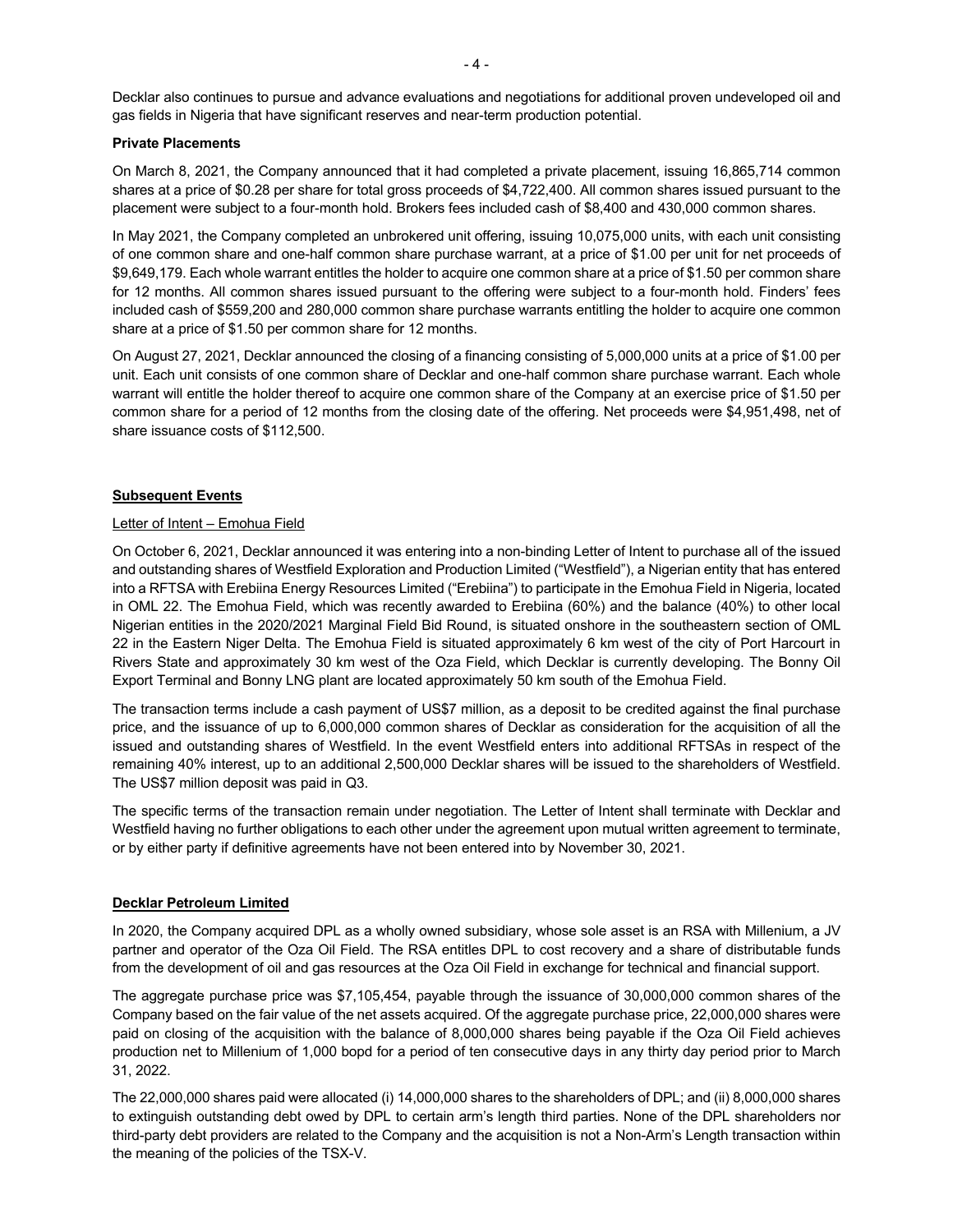The Oza Oil Field was formerly operated by Shell Petroleum Development Company of Nigeria Ltd. ("Shell"). The field has three wells and one side track drilled by Shell between 1959 and 1974. During the period when Shell was the operator, there were two periods of extended production testing from the Oza-1, 2 & 4 wells. The field was not tied into an export facility and was not fully developed by Shell nor put into commercial production.

In 2003, the Oza Oil Field was awarded to Millenium during the Marginal Fields Licensing Round. Since Millenium and the other joint venture partners acquired the Oza Oil Field, approximately US\$50 million has been spent in production facilities infrastructure in support of a restart of production including an export pipeline to tie the field into the Shell Trans Niger Pipeline to the Bonny Export Terminal, a lease automatic custody transfer unit fiscal metering system, infield flowlines, manifolds, and a rental Early Production Facility. The RSA with Millenium provides DPL the majority share of production and associated cash flow from the Oza Oil Field in exchange for funding and technical assistance to restart commercial production and full field development. The RSA terms also include a preferential return of DPL's costs plus a share of cash flow thereafter. Until full cost recovery is achieved, DPL is entitled to priority recovery of its capital from 80% of distributable funds. After achieving cost recovery, DPL's profit share is based on a sliding scale starting at 80% and ultimately declining to 40% once cumulative production exceeds 10 million barrels.

# **Decklar and Millenium Funding**

DPL entered into a subscription agreement (the "Subscription Agreement") with San Leon Energy Plc ("San Leon"), an AIM-listed public company focused on Nigerian production and development assets, which is arm's length to the Company (within the meaning of the policies of the TSX-V). The Subscription Agreement entitles San Leon to purchase US\$7,500,000 of 10% unsecured subordinated loan notes of DPL (the "Loan Notes") and 1,764,706 ordinary shares ("DPL Shares") of DPL (representing 15% of the share capital of DPL) for a cash consideration of US\$7,500,000 and N1,764,706, respectively. In addition, DPL and San Leon have entered into an option agreement (the "Option Agreement") that entitles San Leon to purchase an additional US\$7,500,000 of Loan Notes (the "Option Loan Notes") and 2,521,008 DPL Shares (increasing their interest to 30% of the share capital of DPL) for cash consideration of US\$7,500,000 and N2,521,008, respectively, at any time until the date that is forty-five (45) days after the well test results of the first development well on the Oza Oil Field have been delivered to San Leon.

The Subscription Agreement provides for certain conditions precedent to be confirmed prior to finalizing and issuing of the Loan Notes and DPL Shares, including entering into an agreed form of shareholders' agreement in respect of DPL and the restructuring of certain historical indebtedness by the owner/operator of the Oza Oil Field, Millenium, to the satisfaction of San Leon at its sole discretion. Concurrently with entering into the Subscription Agreement, San Leon advanced US\$750,000 as an initial deposit (the "Deposit") with the release of the balance of the US\$7,500,000 being subject to the satisfaction (or waiver) of the condition's precedent contained in the Subscription Agreement. In the event the transactions contemplated by the Subscription Agreement are not completed, DPL will be required to repay the Deposit to San Leon within three months of that date.

In addition, Millenium has entered a non-binding term sheet with a local Nigerian bank and the trading subsidiary of a large multinational oil company active in Nigeria for up to US\$33,000,000 in a five-year term loan that provides a useof-proceeds of US\$22,000,000 to refinance existing debt of Millenium and US\$11,000,000 for development activities on the Oza Oil Field, based on entering a crude sales and purchase contract. DPL is expected to provide a corporate guarantee as part of this US\$33,000,000 term debt facility.

# **Loan Notes**

The terms of the loan notes provide for an interest rate of 10% per annum, which accrues on a quarterly basis and will have a maturity date that is five years from the date of issuance. No payments (whether on account of interest or principal) are required under the loan notes unless there are available funds from operations (after considering any required debt servicing payments, general and administrative expenses, approved joint venture capital and operating costs required to be funded by DPL under the RSA with Millenium, taxes and other statutory payments) (the "Available Funds"). All Available Funds shall be applied to the payment of interest and principal in respect of the loan notes until they are repaid in full. Upon repayment of the loan notes, 50% of the Available Funds will be applied to payment of interest and principal in respect of the option loan notes until they are repaid in full, with the remaining 50% of such Available Funds being retained by DPL. The loan notes are unsecured, subordinated and contain customary events of default. The loan notes do not contain any financial or other maintenance covenants.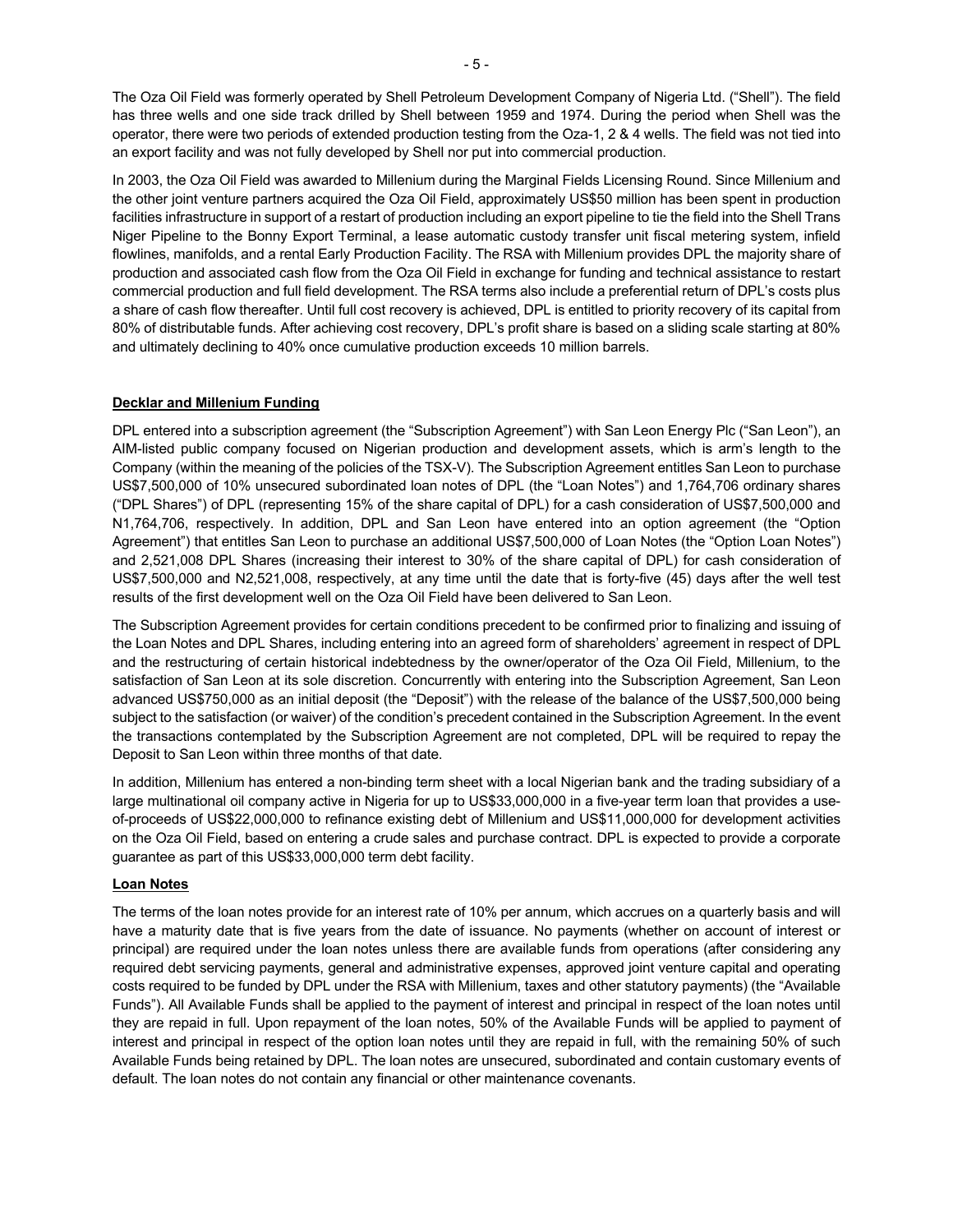For the three and nine month periods ended September 30, 2021 and 2020, Decklar incurred net losses of \$3,329,997 (2020: \$803,534) or \$0.04 per share (2020: \$0.02 per share) and \$5,139,912 (2020: \$1,323,944) or \$0.07 per share (2020: \$0.04 per share), respectively.

The detailed operating results for the three and nine months ended September 30, 2021 and 2020 are as follows:

|                                          | Three months ended September 30 |            |    | Nine months ended September 30 |    |            |    |           |
|------------------------------------------|---------------------------------|------------|----|--------------------------------|----|------------|----|-----------|
|                                          |                                 | 2021       |    | 2020                           |    | 2021       |    | 2020      |
| General and administrative expenses      |                                 |            |    |                                |    |            |    |           |
| Consulting                               | \$                              | 359,059    | \$ | 25,800                         | \$ | 698,008    | \$ | 65,800    |
| Professional and regulatory              |                                 | 789,524    |    | 50,852                         |    | 1,011,903  |    | 232,816   |
| Office and administrative                |                                 | 685,293    |    | 74,578                         |    | 1,113,820  |    | 124,231   |
| Business development                     |                                 | 174,418    |    |                                |    | 337,122    |    |           |
| Share-based payments                     |                                 | 1,563,370  |    | 465,579                        |    | 1,804,309  |    | 465,579   |
| Impairment                               |                                 | 200,000    |    |                                |    | 200,000    |    |           |
| <b>Transaction costs</b>                 |                                 |            |    |                                |    |            |    | 250,000   |
| Finance (income)                         |                                 | (491)      |    | (376)                          |    | (1, 108)   |    | (3, 473)  |
| Finance expense                          |                                 | (9,024)    |    |                                |    | 45,233     |    | 1,437     |
| Fair value adjustment on acquisition     |                                 |            |    | 186,089                        |    |            |    | 186,089   |
| Foreign exchange (gain) loss             |                                 | (432, 152) |    | 1,012                          |    | (69, 375)  |    | 1,465     |
| Net loss for the period                  |                                 | 3,329,997  |    | 803,534                        |    | 5,139,912  |    | 1,323,944 |
| Other comprehensive loss:                |                                 |            |    |                                |    |            |    |           |
| Unrealized FX (gain) loss on translation |                                 | (525,931)  |    | 2,438                          |    | (259, 124) |    | 2,438     |
| Comprehensive loss for the period        | \$                              | 2,804,066  | \$ | 805,972                        | \$ | 4.880.788  | \$ | 1,326,382 |

#### **General and administrative expenses**

Decklar's activities increased significantly in Q3. Commencement of field operations related to the re-entry, testing and completion of the Oza-1 well, coupled with ongoing financing and due diligence efforts, resulted in significantly higher general and administrative expenditures in the quarter. The Company engaged more consultants and other professional services to help facilitate these activities.

- Consulting costs of \$359,059 in the three months ended September 30, 2021 (2020: \$25,800) and \$698,008 in the nine months ended September 30, 2021 (2020: \$65,800) reflects remuneration of employees of the Company as well as severance.
- Professional and regulatory fees for the three months ended September 30, 2021 totaled \$789,524 compared to \$50,852 for the same period in 2020. Professional and regulatory fees for the nine months ended September 30, 2021 totaled \$1,011,903 compared to \$232,816 for the same period in 2020. These expenditures consist primarily of legal fees, audit fees, and costs associated with public markets.
- Office and administrative expenses were \$685,293 in the third quarter of 2021, compared to \$74,578 in the comparable quarter in 2020, and \$1,113,820 for the nine months ended September 30, 2021 (2020: \$124,231). The higher 2021 expenditures are primarily related to services retained from a number of investor relations firms to heighten market and brand awareness and broaden the Company's profile in the investment community as well as the growing administrative cost associated with the company's growth.
- Business development expenses incurred during the three and nine month periods ended September 30, 2021 represent costs incurred to negotiate agreements and to seek potential funding for the Company's current and potential future oil and gas assets.
- Share-based compensation expenses through the three and nine months ended September 30, 2021 of \$1,563,370 and \$1,804,309, respectively (2020: \$465,579 for both comparable periods) reflect the calculated cost of share options issued in September 2020 and August 2021 to directors, employees and consultants of the Company.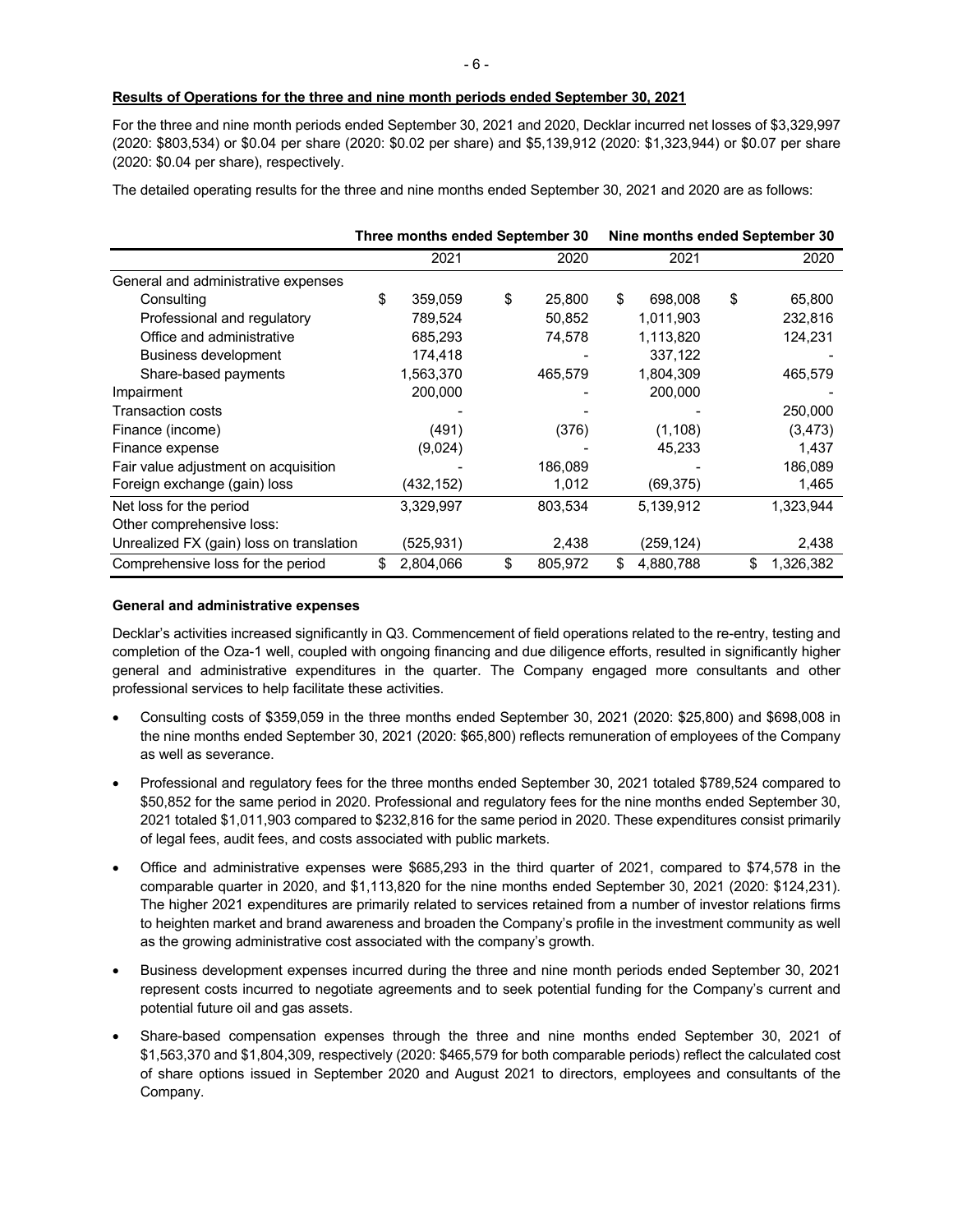#### **Finance expense**

Finance expenses primarily represent the loss incurred on the extinguishment of the principal and interest on the Island Time promissory note, which was repaid in full in April 2021 through the issue of 175,000 common shares of the Company.

#### **Foreign exchange loss and Other comprehensive loss**

Foreign exchange gains for the three and nine months ended September 30, 2021, were \$432,152 (2020: \$1,012 loss) and \$69,375 (2020: 1,465 loss), respectively. The higher amounts reflect the increasing value of foreign denominated transactions occurring in Q3, particularly related to re-entry, testing and completion of the Oza-1 well.

Other comprehensive loss - Unrealized foreign exchange loss on translation also reflects the increasing level of foreign denominated transactions occurring in the Company. It also highlights the growing US dollar denominated asset base in Nigeria and the impact of revaluations which occur every quarter.

#### **Resource Properties**

As at September 30, 2021, Decklar had a total of \$19,648,552 capitalized in resource properties. This total now only represents the value of the Company's investments in Nigeria. During Q3, the Company wrote off the \$200,000 attributed to the Holt Option to acquire interests in four mining properties in Canada. Given the Company's pivot to oil exploration in Nigeria, it chose not to make additional payments required under the Holt Option. This decision caused the Company's rights under the Holt Option to expire. Consequently, the Company recorded impairment of \$200,000 in the quarter.

In the nine months ended September 30, 2021 total expenditures of \$13,722,303, related to Oza-1 well re-entry operations and other facility and infrastructure expenditures, were added to resource properties.

### **Liquidity and Capital Resources**

On September 30, 2021, the Company had cash on hand and cash equivalents of \$832,712 (December 31, 2020: \$123,236) and had a working capital of \$1,239,145 (December 31, 2020: \$1,762,642 deficit). Additional financing will be required to further develop the Oza Oil Field and the new marginal field opportunities that the Company is pursuing in Nigeria. The Company is currently working on finalizing additional development funding. The ability to raise capital is not guaranteed and may not be realized when needed or, if available, might not be available at terms favourable to the Company and might involve dilution to existing shareholders.

|                            | Payment due by period |                  |           |    |               |  |  |
|----------------------------|-----------------------|------------------|-----------|----|---------------|--|--|
|                            | Total                 | Less than 1 year |           |    | $1 - 3$ years |  |  |
| Short-term loans           | \$<br>563.791         | \$               | 563.791   |    |               |  |  |
| Refundable deposit         | 1,010,291             |                  | 1,010,291 |    |               |  |  |
| Due to related parties (1) | 76.211                |                  | 76.211    |    |               |  |  |
| Total                      | 1,650,293             |                  | 1,650,293 | \$ |               |  |  |

The Company had the following contractual obligations at September 30, 2021:

(1) Represents consulting fees payable to directors and officers of the Company and its subsidiary.

The Company had the following comparable contractual obligations at December 31, 2020:

|                            | Payment due by period |  |                  |               |  |  |  |
|----------------------------|-----------------------|--|------------------|---------------|--|--|--|
|                            | Total                 |  | Less than 1 year | $1 - 3$ years |  |  |  |
| Short-term loans           | 305.529               |  | 305,529          |               |  |  |  |
| Refundable deposit         | 985,866               |  | 985,866          |               |  |  |  |
| Due to related parties (1) | 206.148               |  | 206.148          |               |  |  |  |
| Total                      | 1,497,543             |  | 1,497,543        | \$            |  |  |  |

(1) Represents consulting fees payable to directors and officers of the Company and its subsidiary.

In April 2021 the Company issued 175,000 common shares to extinguish the remaining balance of the note payable to Island Time. Other short-term loans are comprised of the outstanding balance of advances made directly to DPL, and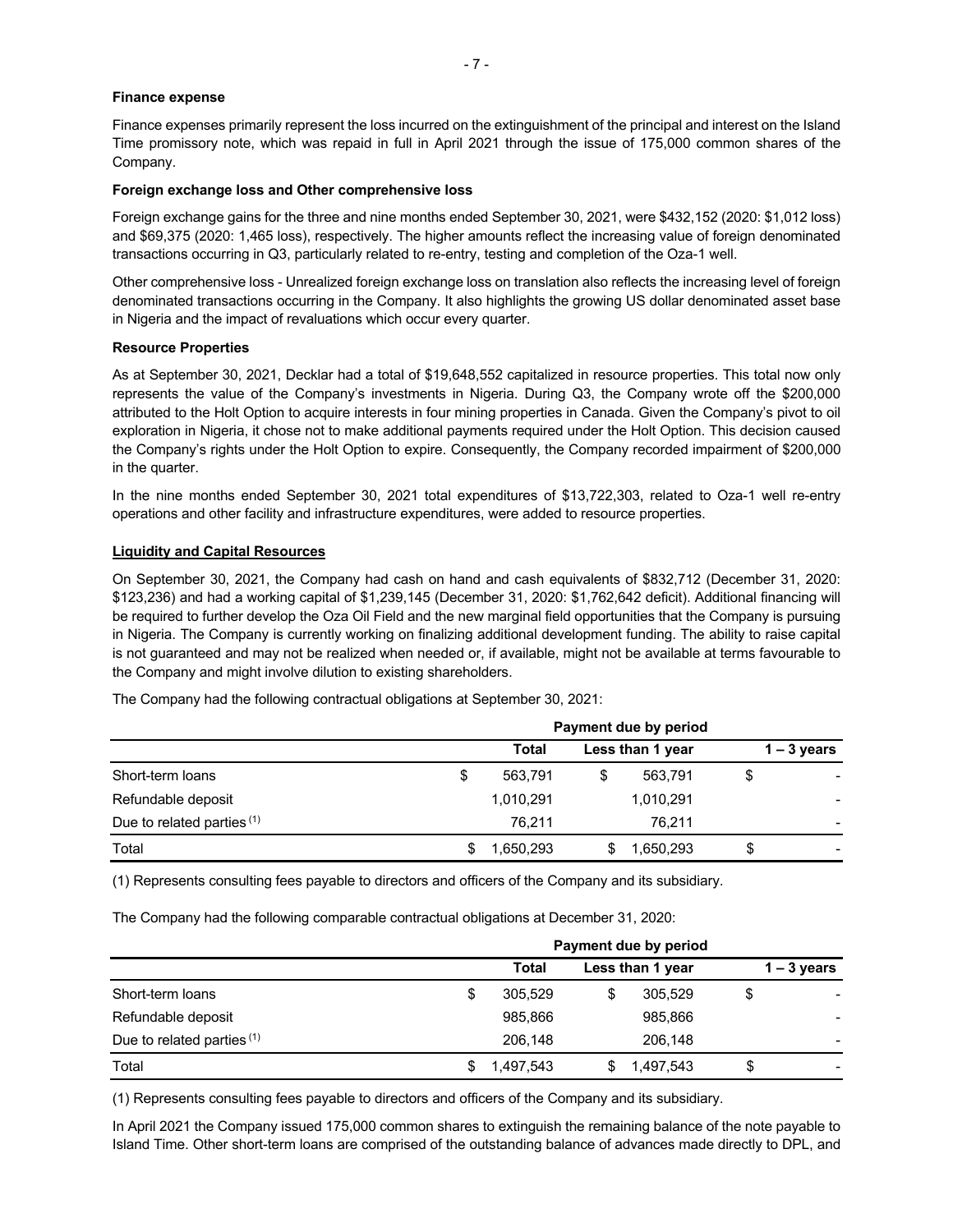payments made on behalf of DPL, by an external party to fund day-to-day and early field operations during the start-up and early stages of DPL's operations. The loans do not bear interest and are due on demand.

On September 3, 2020, DPL received a deposit as part of the San Leon Subscription Agreement. At September 30, 2021 the balance of this deposit and accrued interest was \$1,010,291 (December 31, 2020: \$985,866). The deposit is repayable should a number of conditions in the Subscription Agreement not be attained. Interest is payable on the deposit at a rate of 10% per annum in the event the deposit is repaid to San Leon.

|                     | Sept 30,<br>2021         | Jun 30,<br>2021          | Mar 31,<br>2021 | Dec 31,<br>2020          | Sept 30,<br>2020         | <b>Jun 30,</b><br>2020 | Mar 31,<br>2020              | Dec 31,<br>2019 |
|---------------------|--------------------------|--------------------------|-----------------|--------------------------|--------------------------|------------------------|------------------------------|-----------------|
| <b>Finance</b>      |                          |                          |                 |                          |                          |                        |                              |                 |
| (income)            |                          |                          |                 |                          |                          |                        |                              |                 |
| loss                | (491)                    | (482)                    | (135)           | (1, 465)                 | (376)                    | (642)                  | (2, 454)                     | (2, 464)        |
| General &           |                          |                          |                 |                          |                          |                        |                              |                 |
| administrativ       |                          |                          |                 |                          |                          |                        |                              |                 |
| e expenses          | 3,571,664                | 997,107                  | 396,391         | 506.348                  | 616,809                  | 223,536                | 48,081                       | 57,835          |
| <b>Impairment</b>   |                          |                          |                 |                          |                          |                        |                              |                 |
| of resource         |                          |                          |                 |                          |                          |                        |                              |                 |
| asset               | 200,000                  | $\blacksquare$           |                 | 3,346,978                |                          |                        | $\overline{\phantom{a}}$     |                 |
| <b>Transaction</b>  |                          |                          |                 |                          |                          |                        |                              |                 |
| costs               | $\overline{\phantom{a}}$ | $\overline{\phantom{a}}$ |                 | $\overline{\phantom{a}}$ | $\overline{\phantom{a}}$ | $\overline{a}$         | 250,000                      | 112,358         |
| <b>Finance</b>      |                          |                          |                 |                          |                          |                        |                              |                 |
| (income)            |                          |                          |                 |                          |                          |                        |                              |                 |
| expense             | (9,024)                  | 53,514                   | 743             | 1,490                    | $\overline{\phantom{a}}$ | 723                    | 712                          | 829             |
| Foreign             |                          |                          |                 |                          |                          |                        |                              |                 |
| exchange            |                          |                          |                 |                          |                          |                        |                              |                 |
| (gain) loss         | (432, 152)               | 276,356                  | 86,421          | 29,781                   | 186,089                  | 453                    | $\qquad \qquad \blacksquare$ |                 |
|                     |                          |                          |                 |                          |                          |                        |                              |                 |
| <b>Net loss</b>     | 3,329,997                | 1,326,495                | 483,420         | 3,883,132                | 803,534                  | 224,070                | 296,339                      | 168,559         |
| Loss per            |                          |                          |                 |                          |                          |                        |                              |                 |
| share (basic)       | \$0.04                   | \$0.02                   | \$0.01          | \$0.07                   | \$0.02                   | \$0.01                 | \$0.01                       | \$0.00          |
| Loss per            |                          |                          |                 |                          |                          |                        |                              |                 |
| share               |                          |                          |                 |                          |                          |                        |                              |                 |
| (diluted)           | \$0,04                   | \$0.02                   | \$0.01          | \$0.07                   | \$0.02                   | \$0.01                 | \$0.01                       | \$0.00          |
|                     |                          |                          |                 |                          |                          |                        |                              |                 |
|                     |                          |                          |                 |                          | 10,968,14                | 1,145,59               |                              |                 |
| <b>Total assets</b> | 29,541,229               | 19,565,241               | 10,368,132      | 5,960,637                | 0                        | 7                      | 587,498                      | 620,011         |

# **Summary of Quarterly Results**

# **Critical Judgements in Applying Accounting Policies**

There have been no changes in our critical accounting estimates in the nine months ended September 30, 2021. Further information on our critical judgments in applying accounting policies and estimates can be found in the notes to the audited consolidated financial statements and MD&A for the year ended December 31, 2020.

# **Transactions with Related Parties**

# **Directors**

The Company recognized no directors' fees in the quarters ended September 30, 2021 or 2020. Share options were granted to the Company's directors during the third quarter of 2020 and in August 2021.

#### **Key management**

Consulting fees paid and accrued to key management persons during the three and nine months ended September 30, 2021 totalled \$152,884 and \$423,566, respectively (three and nine months ended September 30, 2020: \$25,800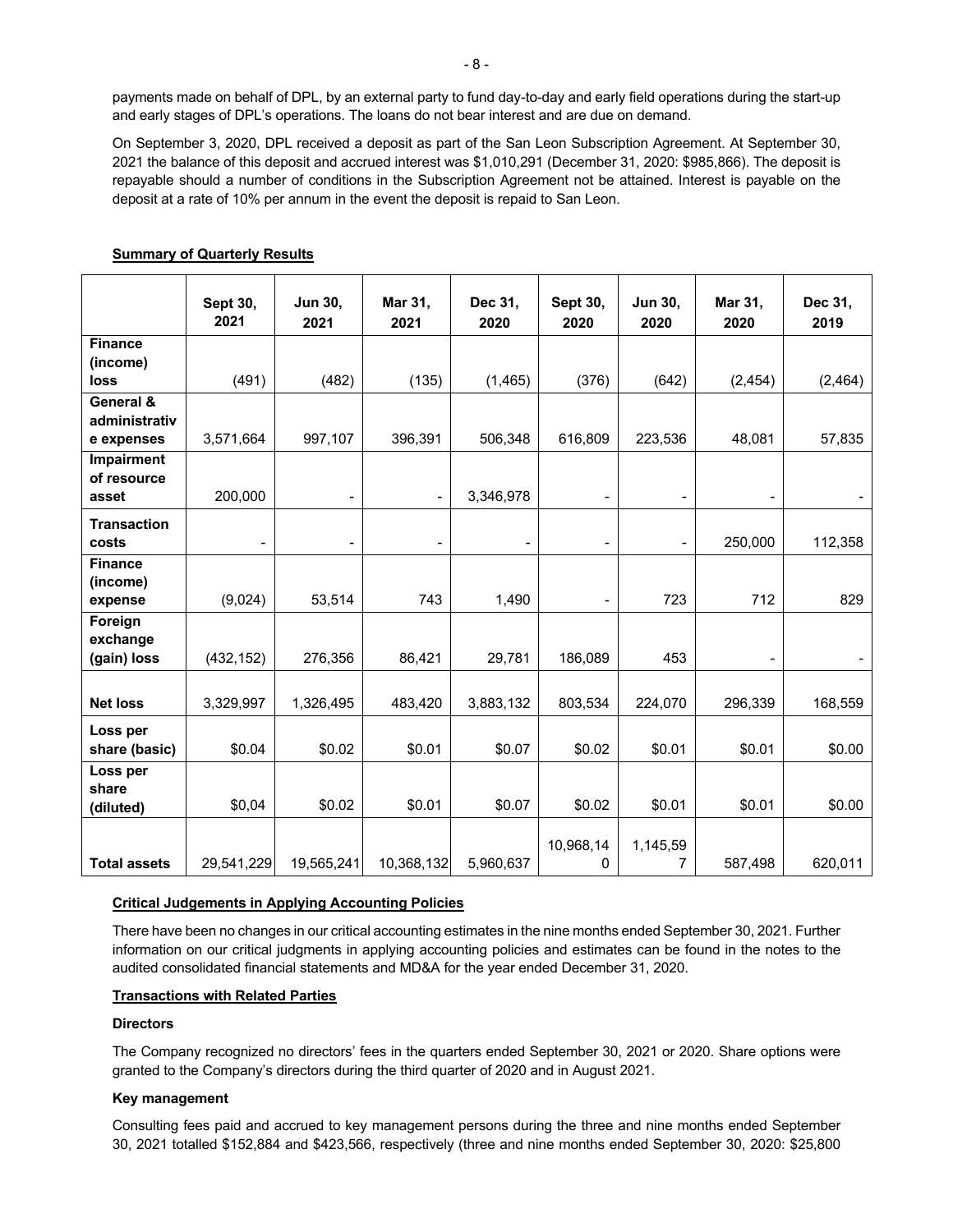and \$65,800, respectively). Share options were issued to key management persons resulting in share compensation expense for the three and nine months ended September 30, 2021 of \$534,653 and \$627,2630, respectively (three and nine months ended September 30, 2020: \$101,213).

# **Risk Factors**

Given the nature of its business, any operations of the Company are subject to a number of risks, including the following, any one or all of which could have a material adverse effect on the Company and its business:

### **Additional funding requirements**

Additional financing will be required to fully exploit the potential of the Company's strategic relationships in Nigeria. The Company is finalizing development funding for Decklar's Oza Oil Field (as described above under Decklar Petroleum Limited - Decklar and Millenium Funding). There can be no assurance that the Company will be able to complete this or other required funding strategies. Failure to obtain sufficient financing could result in the Company proceeding into reorganization, bankruptcy, or insolvency.

Sales of substantial amounts of the Company's common shares, or the availability of such common shares for sale, could adversely affect the prevailing market prices for the Company's securities. A decline in the market prices of the Company's securities could impair its ability to raise additional capital through the issuance of common shares should the Company desire to do so.

Decklar may incur substantial costs in pursuing options for future capital requirements, including investment banking fees, legal fees, accounting fees, securities law compliance fees, printing and distribution expenses and other costs. The ability to obtain needed financing may be impaired by such factors as general downturns in the capital markets, and/or the loss of key management personnel.

# **Potential conflicts of interest for certain directors and officers**

Certain directors and officers of Decklar are engaged in, and will continue to engage in, other business activities on their own behalf and on behalf of other companies, including activities involving mining and mineral exploration. As a result of these and other activities, such directors and officers of Decklar may become subject to conflicts of interest. The BCBCA provides that in the event that a director has an interest in a contract or proposed contract or agreement, the director shall disclose his interest in such contract or agreement and shall refrain from voting on any matter in respect of such contract or agreement unless otherwise provided under the BCBCA. To the extent that conflicts of interest arise, such conflicts will be resolved in accordance with the provisions of the BCBCA.

# **Market for Decklar's securities**

There can be no assurance that an active market for Decklar's securities will continually exist. In addition, the market price of the securities of Decklar at any given point in time may not accurately reflect the long-term value of Decklar. Furthermore, the need for response to any events or circumstances resulting from the risk factors described herein could result in substantial costs and divert management's attention and resources.

#### **Resource industry**

The exploration for and development of oil reserves involves significant risks that cannot be completely eliminated. While the discovery of oil resources may result in substantial rewards, some properties that are explored may not ultimately be developed into commercially successful operations. Substantial expenses may be incurred to locate and establish oil and gas reserves, to develop operational processes, and to construct facilities at a particular site. It is impossible to ensure that the activities currently planned by the Company will result in profitable commercial oil production operations. Whether an oil and gas reserve will be commercially viable depends on many factors including, but not limited to: the particular attributes of the oil and gas resources, such as volume, qualitative characteristics, and proximity to infrastructure; oil prices, which are cyclical and somewhat unpredictable; government regulations, including regulations relating to prices, taxes, royalties, land tenure, land use, importing and exporting of petroleum products; and changes to environmental regulations. The effects of these factors cannot always be accurately predicted, but in combination they could result in the Company not receiving an adequate return on invested capital.

The Company's activities are subject to all the hazards and risks normally encountered in the exploration for, and development and production of oil, including unusual and unexpected geologic formations and other conditions involved in drilling and production, any of which could result in damage to, or destruction of, oil and gas wells and production facilities, damage to life or property, environmental damage, and possible legal liability.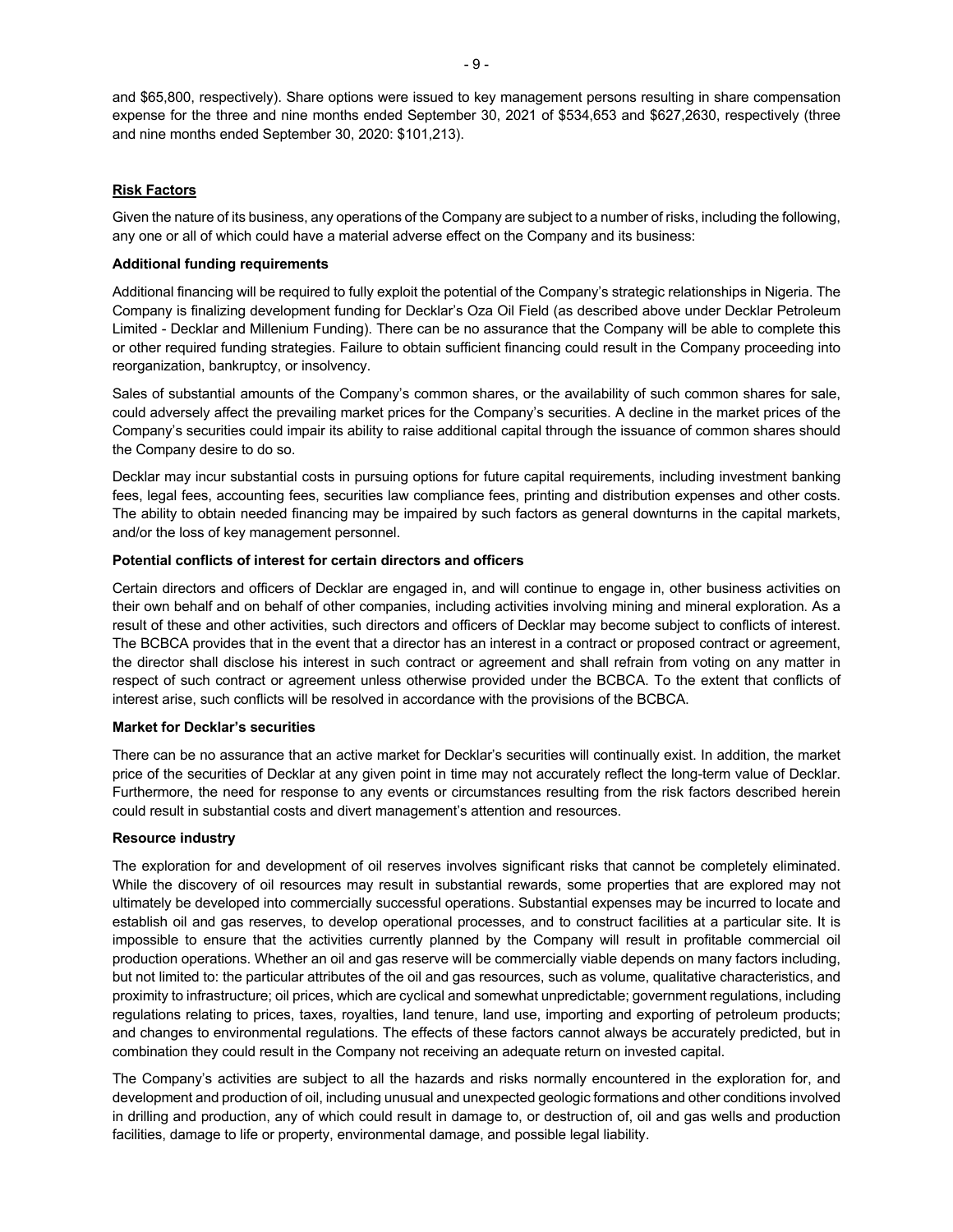#### **Counterparty risk**

Counterparty risk is the risk that each party to a contract will not fulfill its contractual obligations. Decklar endeavours to manage this risk by working closely with its co-venturers on operational matters. Although DPL is not the operator of the Oza Oil Field, its responsibilities as risk service provider permit it to be actively consulted on operations. A contractual default by its co-venturers, owners of export pipelines, or the future purchasers of oil from the Oza Oil Field could have a material impact on the Company's cash flows.

### **Competition in oil industry**

The resource business is competitive in all of its phases. The Company competes with numerous other companies and individuals, including competitors with greater financial, technical, and other resources than the Company, in the search for and the acquisition of attractive petroleum properties. The Company's ability to acquire properties in the future will depend not only on its ability to develop the projects, but also in its ability to select and acquire other suitable producing properties for petroleum mineral exploration or development. There can be no assurance that the Company will be able to compete successfully with others in acquiring such properties or prospects.

# **Insurance and uninsured risks**

The Company's business is subject to a number of risks and hazards generally, including adverse environmental conditions, industrial accidents, labour disputes, unusual or unexpected geological conditions, changes in the regulatory environment, and natural phenomena such as inclement weather conditions, floods, and earthquakes. Such occurrences could result in damage to its petroleum properties or production facilities, personal injury or death, environmental damage to the Company's properties or the properties of others, delays in development, monetary losses, and possible legal liability.

### **Government regulation in the oil industry**

The Company's exploration, development and operating activities are subject to various laws governing oil and gas, development, production, taxes, labour standards and occupational health, mine safety, toxic substances, land use, water use, land claims of local residents, and other matters. Although the Company's planned activities will be carried out in accordance with all applicable rules and regulations, there can be no assurance that new rules and regulations will not be enacted or that existing rules and regulations will not be applied in a manner which could limit or curtail such planned activities with materially adverse impacts on financial performance and profitability.

The oil rights and interests of the Company are subject to obtaining government approvals, licences and permits, land clearance being completed, and land use rights being obtained. Such approvals, licences and permits, and the completion of land clearance and obtaining of land use rights are, as a practical matter, subject to the discretion of the government or governmental officials. No assurance can be given that the Company will be successful in obtaining or maintaining any or all of the various approvals, licences, and permits in full force and effect without modification or revocation. To the extent such approvals are required and not obtained, the Company may be curtailed or prohibited from continuing or proceeding with planned activities.

Failure to comply with applicable laws, regulations, and permitting requirements may result in enforcement actions thereunder, including orders issued by regulatory or judicial authorities causing operations to cease or be curtailed, and may include corrective measures requiring capital expenditures, installation of additional equipment, or remedial actions. Parties engaged in exploration and production of petroleum resources may be required to compensate those suffering loss or damage by reason of operational and production activities and may have civil or criminal fines or penalties imposed for violations of applicable laws or regulations.

Application of or amendments to current laws and regulations governing operations or more stringent implementation thereof could have a substantial adverse impact on the Company and cause increases in exploration expenses, capital expenditures, or production costs or reduction in levels of production at producing properties or require abandonment or delays in development of new mineral properties.

#### **Personnel**

The Company is dependent on obtaining and retaining the services of professional management and skilled personnel. Failure to obtain such services or the loss of them could have a material adverse effect on the Company's operations. There can be no assurance that the required personnel will be available on suitable terms.

#### **Enforceability of civil liabilities**

Certain of the Company's directors and officers reside outside Canada. Substantially all the assets of such persons are, and substantially all the assets of the Company are, located outside Canada. It may not be possible for investors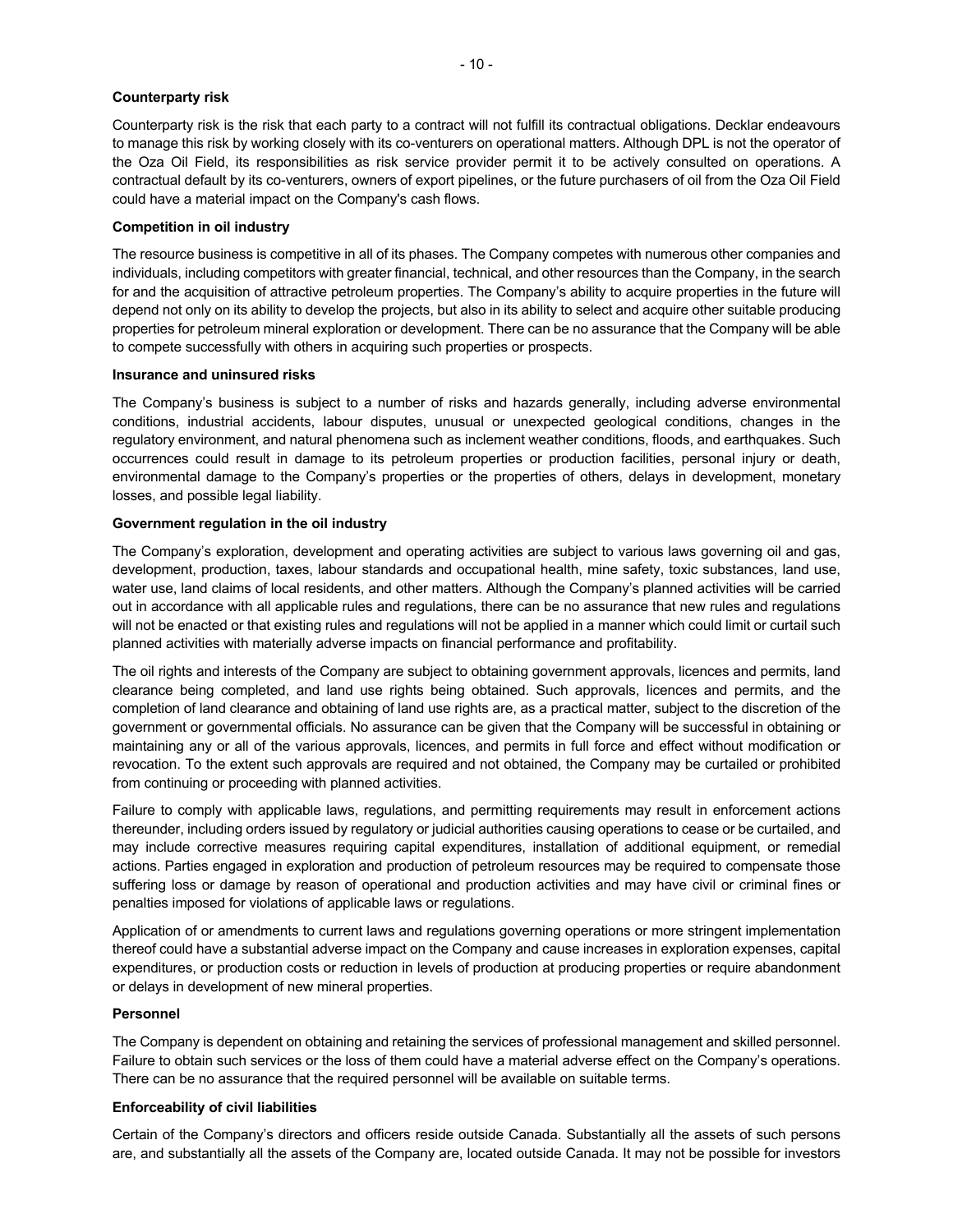to effect service of process within Canada upon such persons, and it may also not be possible to enforce against the Company and/or such person's judgments obtained in Canadian courts predicated upon the civil liability provisions of applicable securities laws in Canada.

# **Litigation risk**

All industries, including the resource industry, are subject to legal claims, with and without merit. The Company may be involved from time to time in various routine legal proceedings, which include labour matters such as unfair termination claims, supplier matters, and property issues incidental to its business. Defence and settlement costs can be substantial, even with respect to claims that have no merit. Conversely, the Company may be put in a position where it must pursue legal remedies, the disposition of which are also uncertain. Due to the inherent uncertainty of the litigation process, the resolution of any particular legal proceeding could have a material effect on financial position and results of operations.

# **The market price for common shares cannot be assured**

The market price of publicly traded shares is affected by many variables, some of which are not directly related to the performance of the Company. Securities markets often experience high levels of price and volume volatility, and the market price of securities of many companies, particularly those considered to be junior companies, may experience wide fluctuations that are not necessarily related to operating performance, underlying asset values, or prospects of such companies. There can be no assurance that such fluctuations will not affect the price or liquidity of Decklar's securities in the future.

# **COVID-19**

The outbreak of the novel coronavirus ("COVID-19") was declared a pandemic by the World Health Organization on March 11, 2020. Global financial markets experienced significant volatility and weakness as a consequence of the pandemic and governments worldwide enacted emergency measures to contain the spread of the virus. These measures, which include the implementation of travel bans, temporary business closures, self-imposed quarantine periods, social distancing and restrictions on public gatherings, caused material disruption to businesses globally resulting in a prolonged economic slowdown. Crude oil prices declined dramatically in 2020 due to the actual and anticipated impacts of COVID-19 on global commerce and energy demand, as well as disagreements between major oil producing nations of Saudi Arabia and Russia with respect to production quotas. While economic circumstances have improved, and crude oil demand and prices have rebounded, new waves of the outbreak continue to create uncertainty, and hinder achievement of a sustained economic recovery. The duration, future trajectory and full extent of the impact of COVID-19 remains uncertain.

# **Financial Instruments**

At September 30, 2021, the Company's financial instruments consist of cash and cash equivalents, trade payables and accrued liabilities, refundable deposit, and short-term loans. The fair values of these financial instruments are not materially different from their carrying values.

With respect to credit risk on its bank accounts and investments, credit risk on bank accounts and short-term investments is limited through maintaining the Company's balances with established and secure financial institutions.

To help to manage liquidity risk, the Company has in place a planning and budgeting process to aid in determining the funds required to support normal operating requirements on an ongoing basis, including capital development and exploration expenditures. Discussions about the Company's ongoing ability to operate as a going concern are included in note 1 in the September 30, 2021 and 2020 Condensed Consolidated Interim Financial Statements, Nature of business and going concern.

# **Disclosure Controls**

In connection with Exemption Orders issued in November 2007, and revised in December 2008, by each of the securities commissions across Canada, the Chief Executive Officer and Chief Financial Officer of the Company will file a Venture Issuer Basic Certificate with respect to the financial information contained in the condensed consolidated interim financial statements and the audited annual financial statements and respective accompanying Management's Discussion and Analysis.

In contrast to the certificates under National Instrument (NI) 52-109 Certification of disclosure in an Issuer's Annual and Interim Filings, the Venture Issuer Basic Certification does not include representations relating to the establishment and maintenance of disclosure controls and procedures and internal control over financial reporting as defined in NI 52-109.